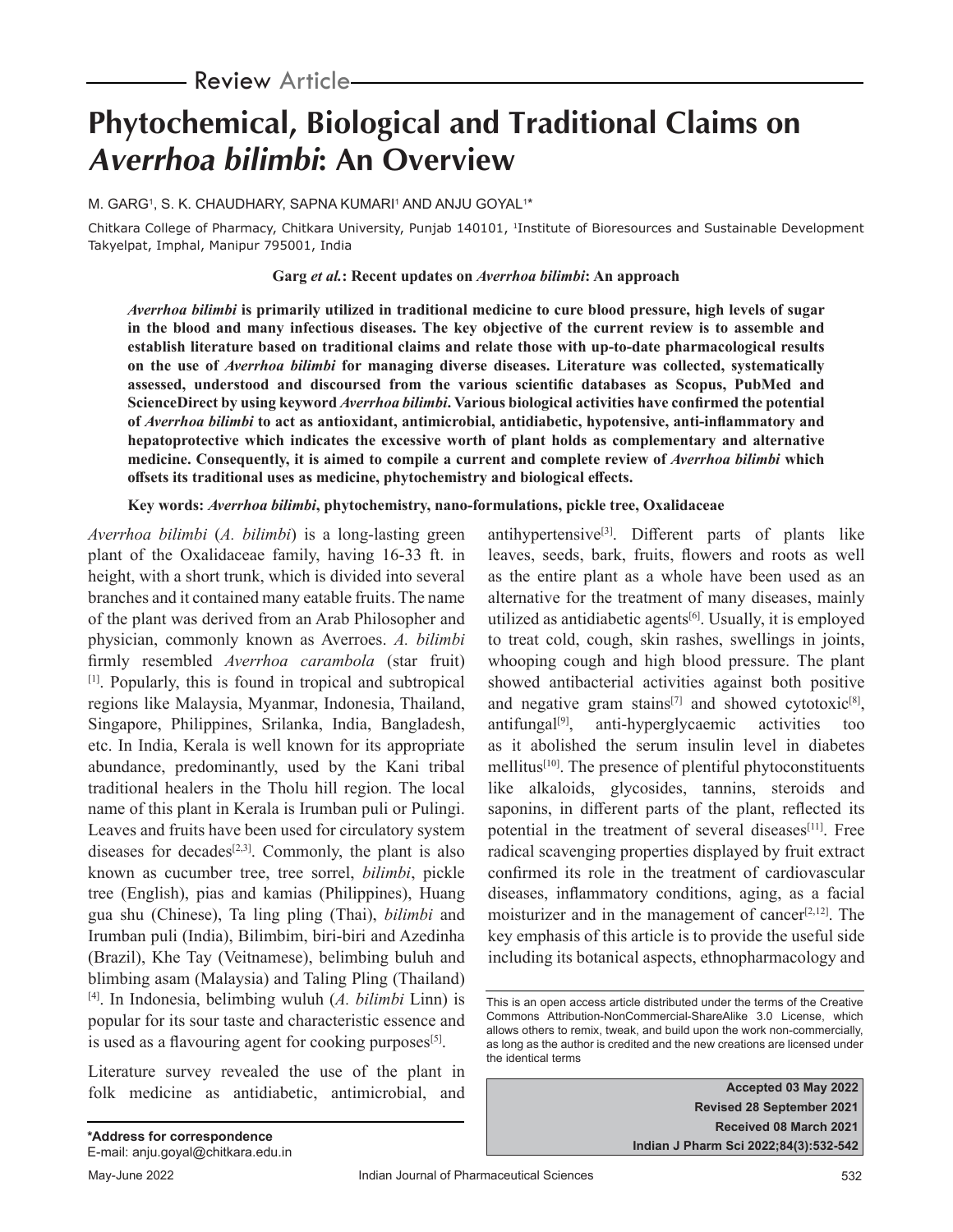phytochemistry as well as to introduce the outstanding therapeutic potential of the plant.

# **BOTANICAL ASPECTS**

*A. bilimbi* is a small tree of 15 m height having sparingly organized branches and bears compound hairy leaves (5-10 cm long) of pinnate shape comprising of twenty to forty leaflets each forming cluster at the end of branches<sup>[13]</sup>. The tree is cauliflorous including 18-68 flowers in panicles, which form the branches and the trunk. Flowers are hetero-tristylous, yellowish-green to reddish-purple in colour having 10-30 m long petals as shown in fig. 1<sup>[4]</sup>. They are grown on the bare trunk and stem, greenish in colour with juicy and firm flesh at the beginning that turned to soft upon ripening<sup>[13]</sup>. The fruit juice is sour in taste and enormously acidic. The outer skin of the fruit is very thin, glossy, soft and tender. The tree is often cultivated for its fruits in many areas.

# **GEOGRAPHIC DISTRIBUTION**

# **Native:**

Indonesian Moluccas and West Malaysia.

# **Exotic:**

Argentina, Australia, Brazil, Philippines, Puerto Rico, Singapore, Colombia, Cuba, Ecuador, Guyana, Trinidad and Tobago, United States of America India, Jamaica, Myanmar, Sri Lanka, Bangladesh, Surinam, Tanzania, Thailand, Venezuela<sup>[9,11]</sup>. Fig. 2 depicted the geographical distribution of *A. bilimbi*.



**Fig. 1: Representing** *A. bilimbi* **tree, flowers, leaf and fruits**



**Fig. 2: Map showing the geographical distribution of the plant Note: ( ): Native range and ( ): Exotic range**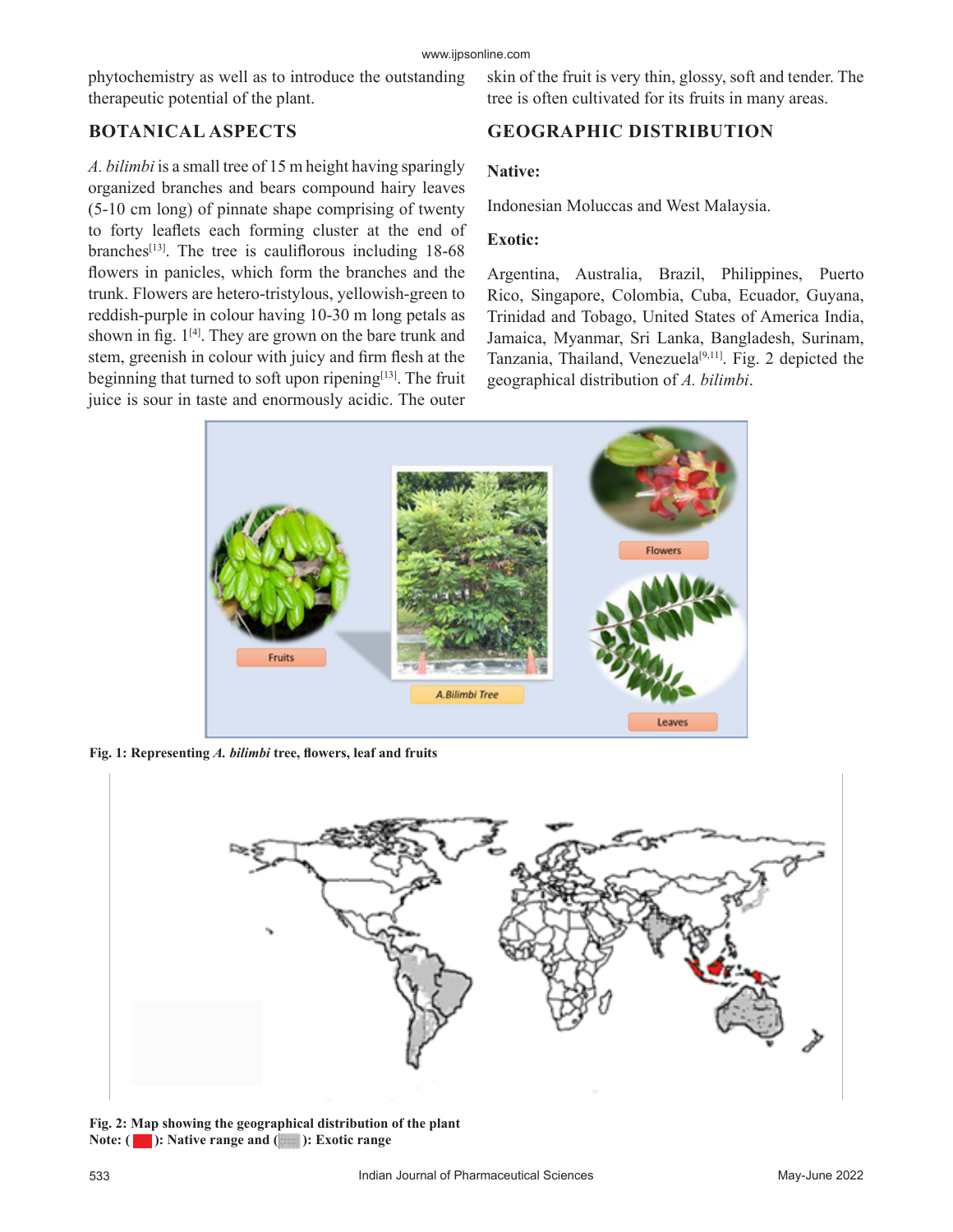#### www.ijpsonline.com

**PHYTOCHEMISTRY**

# **ETHNOPHARMACOLOGY**

Traditionally, it has been used for the treatment of diverse illnesses in different parts of countries<sup>[14]</sup>. Paste of leaves used for treating boils, itches, skin irruptions, rheumatism, cough, mumps, colds, syphilis and bites of toxic creature[15]. Likewise, decoction and infusion of the leaves has been used as an antiscorbutic, protein precipitation, antibacterial, in pyresis, in rectum inflammation, in diabetes control and as postpartum protective medicine<sup>[14]</sup>. Apart from this fruit juice is used for treating bilious colic, scurvy, whooping cough, obesity, diabetes and hypertension $[16]$  while, grated fruits with a little salt are applied on the skin to cure pimples<sup>[17]</sup>.

# **EXTRACTION METHODS**

Recently bioactive constituents isolated from the plant become a point of attention in the pharmaceutical and food market, leading to development of amazing technologies for extracting important phytoconstituent from the plant. Numerous methods have been listed in the literature regarding extraction of phytoconstituents from the *A. bilimbi* namely ultrasound-assisted extraction and maceration $[18]$ .

### **Ultrasound-assisted extraction:**

This method was performed in a 50 ml centrifuge tube using the ratio of plant to solvent as 1 g in 20 ml. The tube was subjected to 25 kHz ultrasonic radiations in the ultrasonic bath followed by the addition of water to fill three-quarters of the tube and kept under the same condition throughout the process to confirm the transmission of the ultrasound waves from the transducer to the sample. The required time for extraction was set to 60 min while the temperature of the water bath was kept at 30°. The extraction was performed with different solvents like 80 % ethanol, 20 % distilled water and distilled water using the same method $[19]$ .

### **Maceration:**

The samples were extracted *via* maceration with different solvents like 80 % of ethanol, 20 % distilled water; 80 % of methanol, 20 % distilled water and distilled water. For each mixture plant-solvent ratio was kept to 1 g:20 ml. The extraction involved continuous stirring of plant material in related solvent at 300 rpm for 48 h afterwards sample was filtered and dried using rotary vacuum evaporator at  $50^{\circ}$  temperature<sup>[20]</sup>.

As per the literature survey, various phytoconstituents were extracted from the plant such as alkaloids, saponins, phenols, carbohydrates, tannins and flavonoids, and their presence was confirmed through preliminary phytochemical screening procedures. Different parts of plants were found to possess varied compounds in different concentrations<sup>[2]</sup>.

Preliminary phytochemical screening results showed the presence of alkaloids, saponins, flavonoids, cardiac glycosides, triterpenes, carbohydrates and tannins have been confirmed<sup>[21]</sup>. Furthermore some new compounds namely 2,3-bis(2,6,10-trimethylundeca-1,5,9-trienyl) oxirane, squalene, 3-(6,10,14-trimethylpentadecan-2 yl) furan-2 (5H)-one, phytol, 3,4-dihydroxyhexanedioic acid were isolated from the methanolic extract of the leaves[22].

Auw *et al.* isolated 3 new compounds along with 12 known compounds namely Beta (β)-amyrenone, β-amyrin, phytol, β-sitosterol, stigmastanol, aurantiamide benzoate, trans-cinnamic acid, 4-hydroxycinnamic acid, phloretic acid, (S)-dehydrovomifoliol, (6S,7aR) loliolide and carambolaflavone from ethyl acetate extract of leaves as shown in fig.  $3^{[23]}$ .

From preliminary phytochemical screening and chromatograms presence of carbohydrates, flavonoids, polypeptides, bitter principles, amino acids, oxalic acid, polyphenols, volatile oil, coumarin, valepotriates and terpenes in the fruit was confirmed. Investigation was completed by the appearance of vitamin C and oxalic acid in the fruit extracts[24,25].

Data obtained from previous research findings showed the presence of 53 volatile constituents in the Malaysian *bilimbi* fruit. Aliphatic acids contributed about 47.8 % of the total volatiles with key constituents like 2-furaldehyde (19.1 %), hexadecenoic acid (palmitic acid) (10.2 %) and (Z)-9-octadecenoic acid (10.2 %). 12 compounds were traced as esters compounds and found to be present in the fruit and among them hexyl nicotinate (1.7 %) and butyl nicotinate (1.6 %) were reported in higher concentrations<sup>[26]</sup>.

In another study the plant grown in Cuba when subjected to isolation procedures yielded about 6 mg/ kg of total volatiles from the pulp of the fruit and approximately 62 new compounds were isolated from it. The compounds were named as nonanal  $(2.7 \text{ mg/kg})$ ,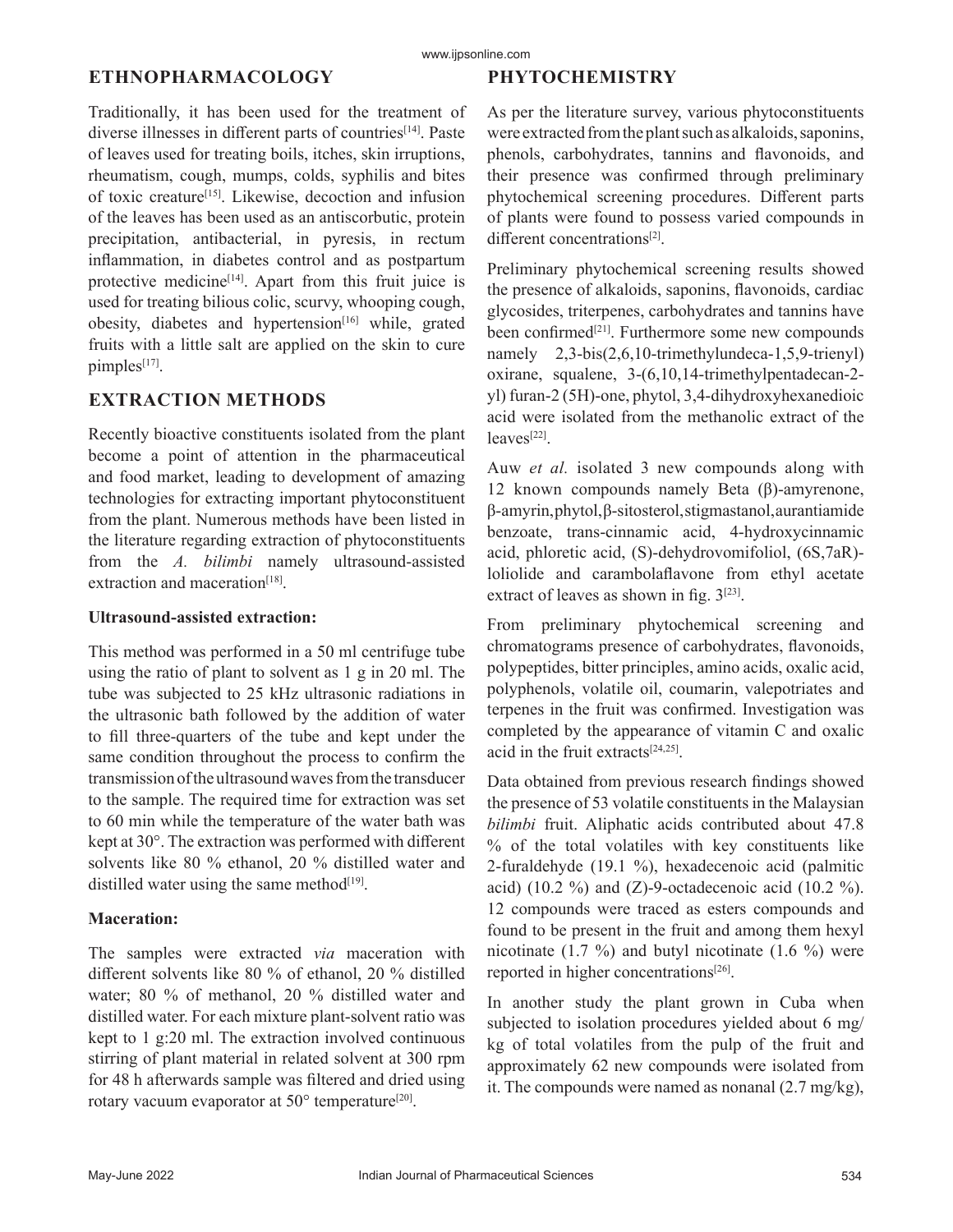#### **Antioxidant:**

nonanoic acid (0.25 mg/kg), (Z)-3-hexenol (0.48 mg/ kg), tricosane (0.27 mg/kg), hexadecenoic acid (0.31 mg/kg), (E)-2-decenal(0.26 mg/kg), (Z)-9-pentacosene  $(0.24 \text{ mg/kg})$ ,  $(Z)$ -9-tricosene and 2-furfural  $(0.18 \text{ mg/s})$ kg) were identified as main constituents in the pulp of the fruit. The compounds like nonanal, (E)-2-nonenal, (Z)-3-hexanol and nonanoic acid were found to be responsible for the fatty and green appreance of the fruit<sup>[27]</sup>.

### **PHARMACOLOGICAL POTENTIAL**

Pharmacological investigations carried out on the different parts of the plant revealed its therapeutically efficacy as antidiabetic, antimicrobials, cytotoxic, hepatoprotective, wound healing, anthelminthic, antioxidant, hypolipidemic, antithrombotic and antihypertensive as shown in fig. 4.

Antioxidants are compounds that neutralize free radicals and prevented cellular damage. They also exhibited an important role in the diseases related to oxidative stress like cancer, neurodegenerative disorders and diabetes mellitus[28]. The ethanol extract of the leaves exhibited a significant photo protective effect against the ultraviolet light-induced oxidative damage in the albino mice and the same was further potentiated by diminished photoaging induced by UV-light on the skin of mice induced after topical application (4 %) of leaves extract and it could be attributed due to reduced malondialdehyde level up to 50 % as compared to control group. It was further observed that the animals treated with the same extract exhibited lesser incidences of dermatitis and histological changes in reference to untreated ones that in turn reflected their anti-aging properties $[29]$ .



**Fig. 3: Phytoconstituents isolated from the leaves extract** 

**Note: (1,2,3): New compounds; (4): 1-(3,4-dihydroxy-5-methoxy-2-methylphenyl)-3-{4-hydroxyphenyl)propan-1-one 3=carambolaflavone; (5): R=O; (6): R= α-H, P-OH; (7): b-sitosterol; (8): Stigmastanol; (9): Aurantiamide benzoate; (10): Trans-cinnamic acid; (11): 4-hydroxycinnamic acid; (12): Phloretic acid; (13): (S)-dehydrovomifoliol; (14): (6S,7aR)-loliolide,(6S,7aR)-6-hydroxy-4,4,7a-trimethyl-5,6,7,7a-tetrahydrobenzofuran-2(4H)-one) and (15): Phytol**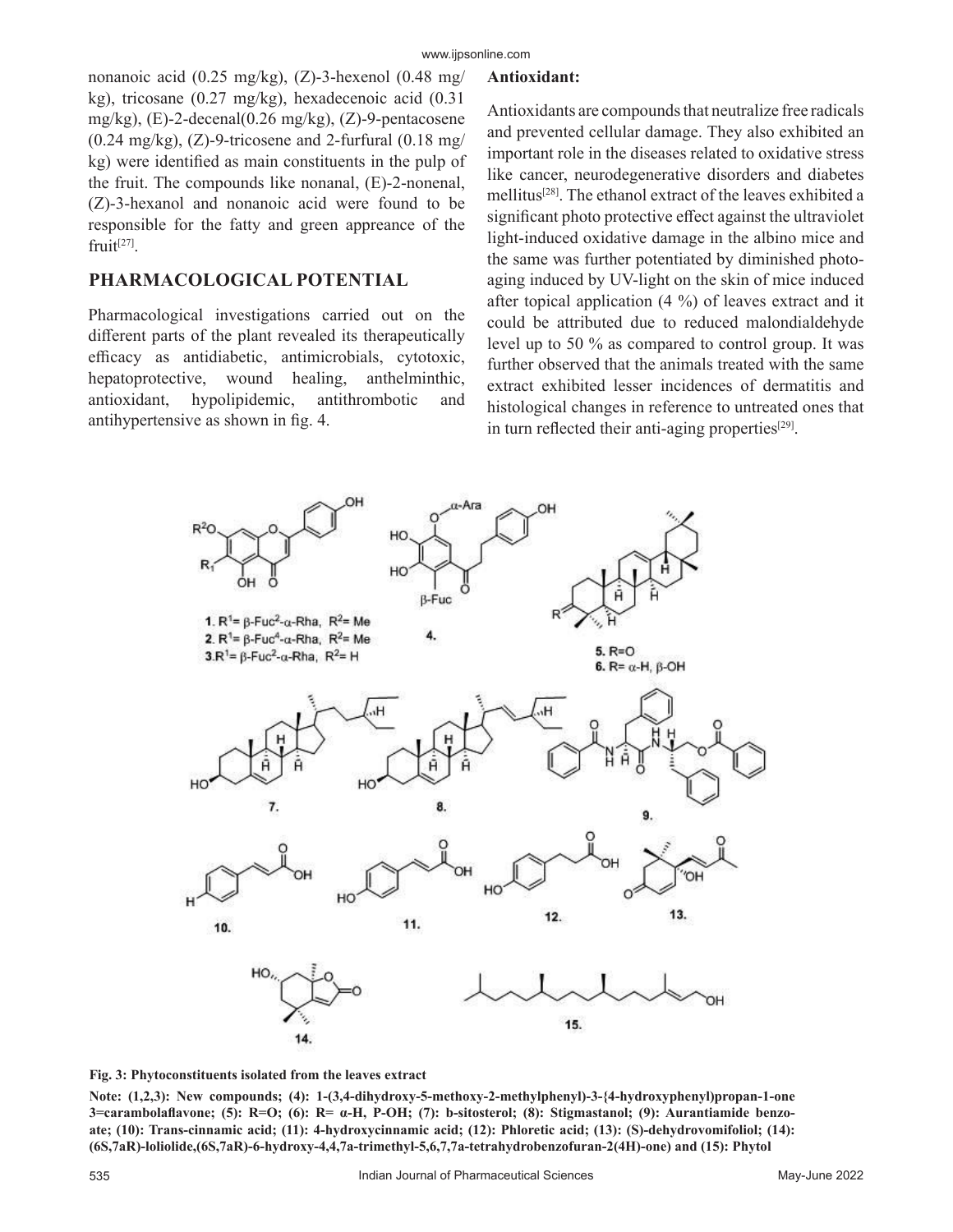

**Fig. 4: Pictorial depiction of therapeutic indications of the** *A. bilimbi*

One of the studies demonstrated the antioxidant potential of the *A. bilimbi* in the lipopolysaccharides induced production of macrophages and results obtained verified significant antioxidant activity exhibited by the extract at 0.02 % w/v concentration in thiobarbituric acid and ferric thiocyanate based assay procedures whereas in 2,2-Diphenyl-1-(2,4,6-Trinitrophenyl)Hydrazyl (DPPH) assay, leaves extract were proven to be inactive while fruit extract was recognized as strong antioxidants with half-maximal Inhibitory Concentration  $(IC_{50})$ value of 20.35 µg/ml and reported with the outstanding antioxidant ability (417.093 $\pm$ 6.577) mg/g in terms of the  $AAE^{[28]}$  supported by other studies too<sup>[30]</sup>.

Literature studies confirmed the free radical scavenging as well as xanthine oxidase inhibitory properties of methanolic extract of the leaves through DPPH assay with IC<sub>50</sub> (4.14±0.21) µg/ml (p<0.05) and IC<sub>50</sub>  $(64.84\pm3.93)$  µg/ml (p<0.05) respectively<sup>[31]</sup>. Similarly, another study conducted on the different extracts of the fruits revealed the excellent DPPH free radical scavenging activities exhibited by the crude methanolic extract (IC<sub>50</sub>=30.365 µg/ml) followed by chloroform

 $(IC_{50} = 32.852 \text{ µg/ml})$ , Carbon Tetrachloride  $(CCl_4)$ extract (IC<sub>50</sub>=36.708 µg/ml), pet ether (IC<sub>50</sub>=50.35 µg/ ml) and aqueous soluble fraction  $(IC_{50} = 79.918 \,\mu g/ml)^{[24]}$ . One study stated the significant free radical scavenging activities and remarkable total antioxidant capacity with  $IC_{50}$ =20.35 µg/ml and (417.093±6.577 mg/g in Ascorbic Acid Equivalent  $(AAE)$ ) respectively<sup>[11]</sup>.

#### **Antimicrobial:**

A literature survey on the antimicrobial potency of different parts of the *A. bilimbi* has been reported. The ethanol extract of the leaves exhibited significant antimicrobial potency against six pathogenic microorganisms including two gram-negative (*Escherichia coli* and *Pseudomonas aeruginosa*), two gram-positive bacterias (*Bacillus megaterium* and *Bacillus cereus*) and two fungi (*Cryptococcus neoformans* and *Aspergillus ochraceous*)[32]. Chloroform and aqueous extract of the fruit and leaves (100 mg/ml) of plant has been reported to possess antibacterial activity against *Staphylococcus epidermidis, Staphylococcus aureus, Bacillus cereus, Citrobacter freundii, Salmonella typhi,*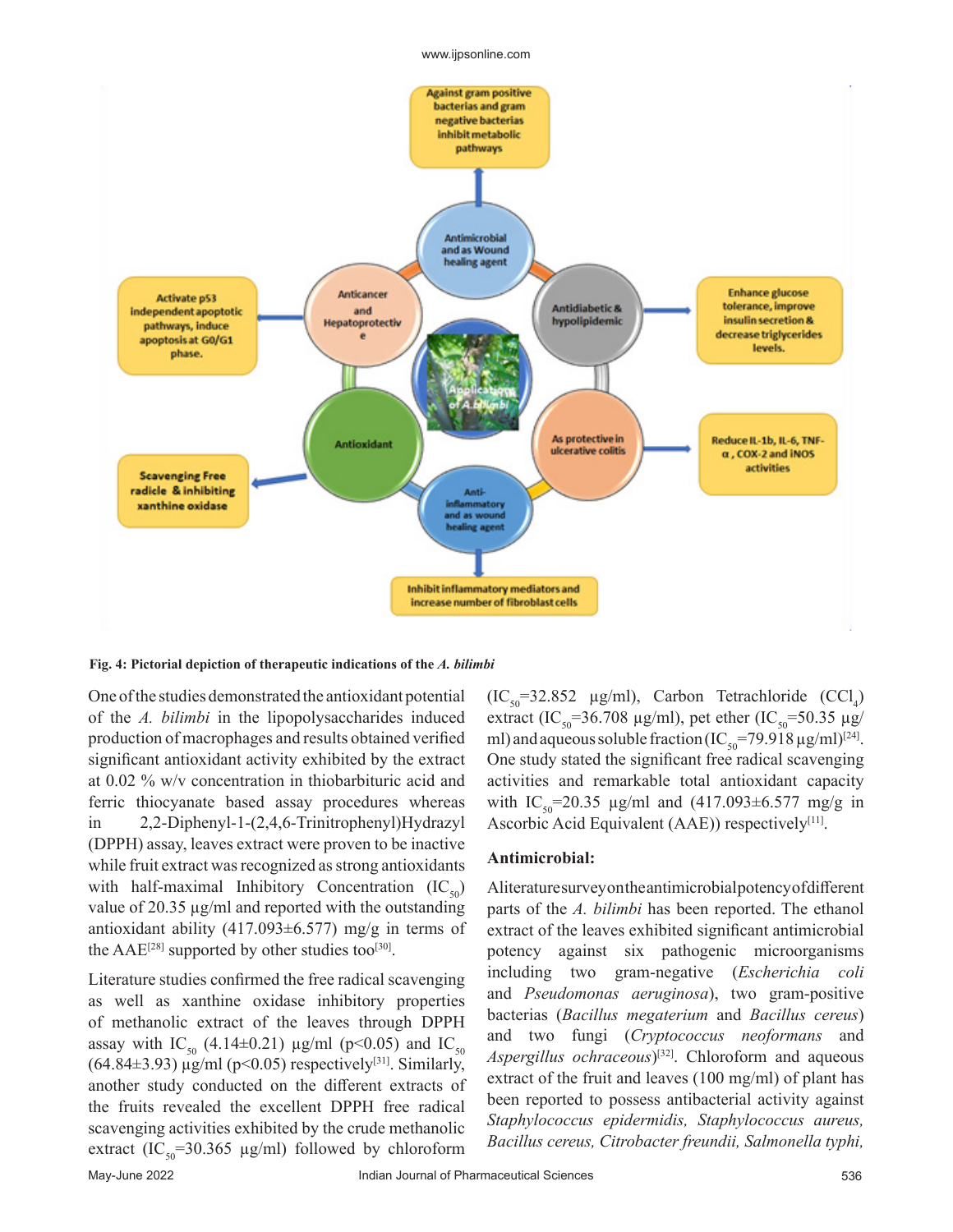*Proteus vulgaris, Kocuria rhizophila* and *Aeromonas hydrophila*[33]. Antibacterial action was displayed by the whole *bilimbi* fruit and fruit juice (not filtered) against *Salmonella typhimurium* and *Listeria monocytogenes* Scott A. One of the studies revealed the use of *A. bilimbi* as a natural method of decontamination in fruits preparations as it was observed to reduce microbial load of *Listeria monocytogenes* Scott A and *Salmonella*  typhimurium in raw shrimps<sup>[34]</sup> added by another one where the antimicrobial efficacy of the root and fruit extract against *Mycobacterium tuberculosis* was confirmed at Minimum Inhibitory Concentration (MIC) value of 1600  $\mu$ g/ml<sup>[35]</sup> in synergy with antifungal effect against *Candida albicans, Blastomyces dermatitidis, Cryptococcus neoformans, Trichophyton species and Pityrosporum ovale* at MIC values ranging from 15.65-  $62.50 \mu g/ml^{[9]}$ .

# **Antidiabetic:**

Significant sugar lowering effect of extracts of the leaves prepared in ethyl acetate, hexane, aqueous fraction and butanol was reported at 125 mg/kg *A. bilimbi*, for evaluating hypoglycaemic effect in Streptozotocin (STZ) diabetic male Sprague-Dawley rats. Results obtained revealed the significant effect of the aqueous fraction of the plant *via* enhancing glucose tolerance and improving insulin secretion, which overall resulted in increased serum insulin level, assumed as a possible mechanism for the hypoglycaemic activities[36]. Other investigations performed on a high-fat diet-fed STZ-induced model using the same extracts reported the significant activities of the butanol and aqueous fraction<sup>[37]</sup>. Likewise, hypolipidemic and hypoglycaemic properties of the ethanol extract of the leaves at 125 mg/kg were found to cause lowering of triglycerides and glucose levels in rats having STZinduced diabetes<sup>[38]</sup>.

Outcomes of *in vitro* studies revealed the strong Alpha  $(\alpha)$ -glucosidase inhibitory activities by the ethanol extract of the plant and it was found to be inactive against  $\alpha$ -amylase<sup>[39]</sup> and the same was confirmed by the strong inhibition of protein tyrosine phosphatase by the leaves extract<sup>[40]</sup>. Investigations on the effects of ethyl acetate fraction of the fruit in dose of 25 mg/ kg for 2 mo resulted in a significant decline in the glycated haemoglobin, serum glucose level and notable reduction in thiobarbituric acid-reactive substance, hydroperoxide and conjugated dienes along with an increase in plasma insulin level added by, a significant increase in the catalase, Glutathione (GSH) reductase, GSH peroxidase and Superoxide Dismutase (SOD),

that in turn affected in the modulation of hepatic antioxidant potential. Histopathological annotations confirmed the successful rescue of the hepatocytes from oxidative damage by the plant extract. The overall results obtained were quite comparable to the standard drug metformin[41].

# **Protective in ulcerative colitis:**

The disease is characterized by a persistent form of inflammation, mainly affecting colon mucosa and tissues. Fruit extract of a plant at 50 mg/kg body weight and 100 mg/kg body weight showed a significant effect in acetic acid-induced ulcerations in the Wistar rat when given for 6 d through the intraperitoneal route. The main parameters altered in the process decreased in the mucosal injury, reduction in Interleukin-(IL)-1β, IL-6 and Tumor Necrosis Factor-Alpha (TNF-α) level, increased tissue weight of colon and spleen and reduction in inflammatory markers i.e. Cyclooxygenase-2 (COX-2) and inducible Nitric Oxide Synthase (iNOS), the observed responses were modulated by antioxidant activities, exerted *via* diminishing NO level and improving SOD and GSH in the respective organs<sup>[42]</sup>.

# **Anti-hypertensive:**

Usually, the leaves and fruits of the *A. bilimbi* have been used effectively used for symptomatic relief in the treatment of hypertension. A significant reduction in the contractility of the nor epinephrine-induced guinea pig atria was reported without disturbing beating regularity by the aqueous extract of the plant in an *in vitro* isolated organ model[43]. Similarly, antihypertensive activities of the leaves extract in an *in vivo* protocol were confirmed when performed on the cats<sup>[44]</sup>.

# **Anti-inflammatory agent:**

Significant inhibition in inflammation was caused by the methanolic extract of the leaves in the enema of the paw caused by an irritant i.e., carrageenan. Responses obtained were comparable to ibuprofen and sustained for the 2-4 h whereas analgesic effect  $(67.51 \%)$  was noted at 400 mg/kg against acetic acid-induced pain and found to be comparable to diclofenac sodium that exhibited 64.33 % analgesic effect at 10 mg/kg dose<sup>[45]</sup>.

# **Hepatoprotective:**

The methanolic extract of the leaves was effective against  $\text{CCl}_4$  induced hepatotoxicity in Wistar rats at 250 and 500 mg/kg. The main outcomes included reduced levels of liver biomarkers i.e., Serum Glutamate Pyruvate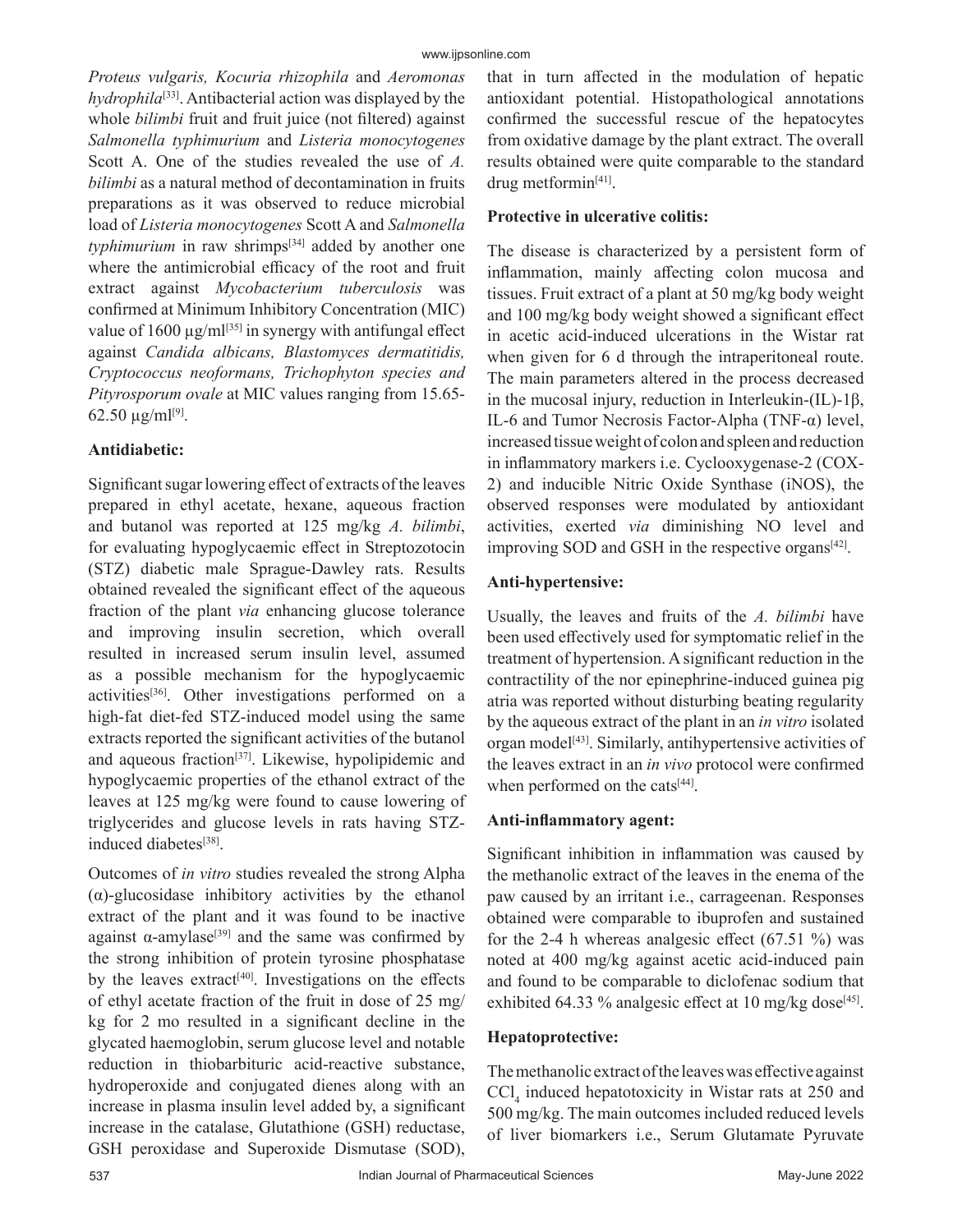Transaminase (SGPT), Serum Glutamate Oxaloacetate Transaminase (SGOT), bilirubin and total proteins in rats[46]. Studies performed in albino rats too resulted in almost similar outcomes $[47]$ . The fruit extract has also been reported to be efficacious against acetaminopheninduced hepatic damage in the Wistar rats at similar doses as for the above-mentioned groups<sup>[48]</sup>.

### **Antibacterial:**

The recent studies demonstrated the significant antibacterial effect of the fruit extract against multidrugresistant bacteria based on findings obtained from the zone inhibition method and calculated the bactericidal concentration (MBC) using Mueller Hinton broth in a micro-dilution method. The ethanol extract of the plant exhibited significant antibacterial activities (10- 14.5 mm) in the proposed assay and also affected the bacterial inhibition of aqueous ones against Extended Spectrum β-lactamase+Carbapenemase (ESβL+CR) *Pseudomonas aeruginosa* (12.5 mg/ml)[49].

#### **Anticancer agent:**

Some authors also reported the cytotoxic potential associated with the ethanol leaves to extract the plant at Lethal Concentration 50 (LC<sub>50</sub>), 5.81 µg/l in brine shrimp lethality assay<sup>[7]</sup> supported by the significant activity of methanolic extract of fruits and its  $\text{CCl}_4$  and petroleum ether fractions at LC<sub>50</sub> of 0.005 µg/ml, 1.198 µg/ml and 0.781 µg/ml, respectively in reference to vincristine sulphate at  $LC_{50}$  of 0.839 µg/ml. Chloroform and aqueous soluble portions also demonstrated the cytotoxic behaviour corresponding to the values equal to  $LC_{50}$  of 5.691 and 6.123 μg/ml, respectively<sup>[50]</sup>. Findings on plants suggested the potential of the ethanol leaves and methanolic fruit extracts in the management of MCF-7 breast cancer cell lines corresponding to  $IC_{50}$ of 668  $\mu$ g/ml and 154.9  $\mu$ g/ml respectively<sup>[51]</sup>. Efficacy of fruit extract in Dalton's Ascetic Lymphoma (DAL) too was confirmed through the 3-(4,5-dimethylthiazol-2yl)-2,5-diphenyltetrazolium bromide (MTT) assay wherein treatment with the extract resulted in lowering of an elevated number of white blood cells and raised the red blood cells and haemoglobin count, as compared to the control group. Also, a significant reduction in body weight was observed in the treated group with a growth inhibition rate (97.96 %) in the MTT assay<sup>[52]</sup>. Previously reported studies confirmed the anti-proliferative effect of the ethanol extract of the plant against hormone-dependent breast cancer cell lines (MDA-MB-231) by affecting the inhibition of the MDA-MB-231 cells *via* induction of apoptosis at

#### **Wound healing agent:**

*A. bilimbi* is popularly known for its use in oral injuries as ethanol extract of leaves in the gingival wound healing have been reported. The study demonstrated that the application of 10 % leaves extract enhanced the gingival wound healing and increased the number of fibroblasts in the male rat in comparison to the control  $group^{[54]}$ .

#### **Miscellaneous applications:**

Literature survey on the plant clearly showed its outstanding worth in the treatment of diseases including the anticoagulant effect of ethanol extracts at 250 mg/kg in the normal and alloxan treated diabetic rat by prolonging prothrombin time and improved the thrombolytic potential of the methanolic extract<sup>[55,56]</sup>. In connection with findings pointing towards the hypolipidemic activities of the ethanol extract results obtained stated a significant lowering in the blood triglycerides level, enhanced antiatherogenic index, improved High-Density Lipoprotein (HDL) cholesterol to total cholesterol ratio at 250 mg/kg/d dose of the ethanol leaves extract when compared to the vehicle in the STZ-induced diabetic rats<sup>[38]</sup>. In another study leaves, the extract was also reported to inhibit cholesterol uptake in an *in vitro* assay in the human colon adenocarcinoma Caco-2 cells. In the model of intestinal absorption the lipid-lowering potency of fruit (125 mg/kg) and its aqueous extract (50 mg/kg) in the high-fat diet-fed rat were also found to be significant<sup>[57]</sup>. Some studies also reported the antifertility effect of the butanol fraction of the ethanol extract and that could be attributed due to the presence of steroidal glycosides and potassium oxalate constituents of leaves extract<sup>[58]</sup>. The therapeutic efficacy of different plant parts and extracts *A.bilimbi* depicted by various mechanisms has been listed in Table 1.

# **TOXICITY ASSOCIATED WITH PLANT**

The fruit of *A. bilimbi* is comprised of the huge amount of oxalic acid. Extreme ingestion of fruit juice resulted in the accumulation of crystals of calcium oxalate in renal tubules, which leads to acute kidney failure. Some authors reported data collected from the five hospitals in the Kerala state of India, representing an acute renal failure after intake of fruit juice (100-400 ml/d). Entire patients had severe renal failure, having serum creatinine levels 5.5-12.3 mg/dl and acute tubular necrosis with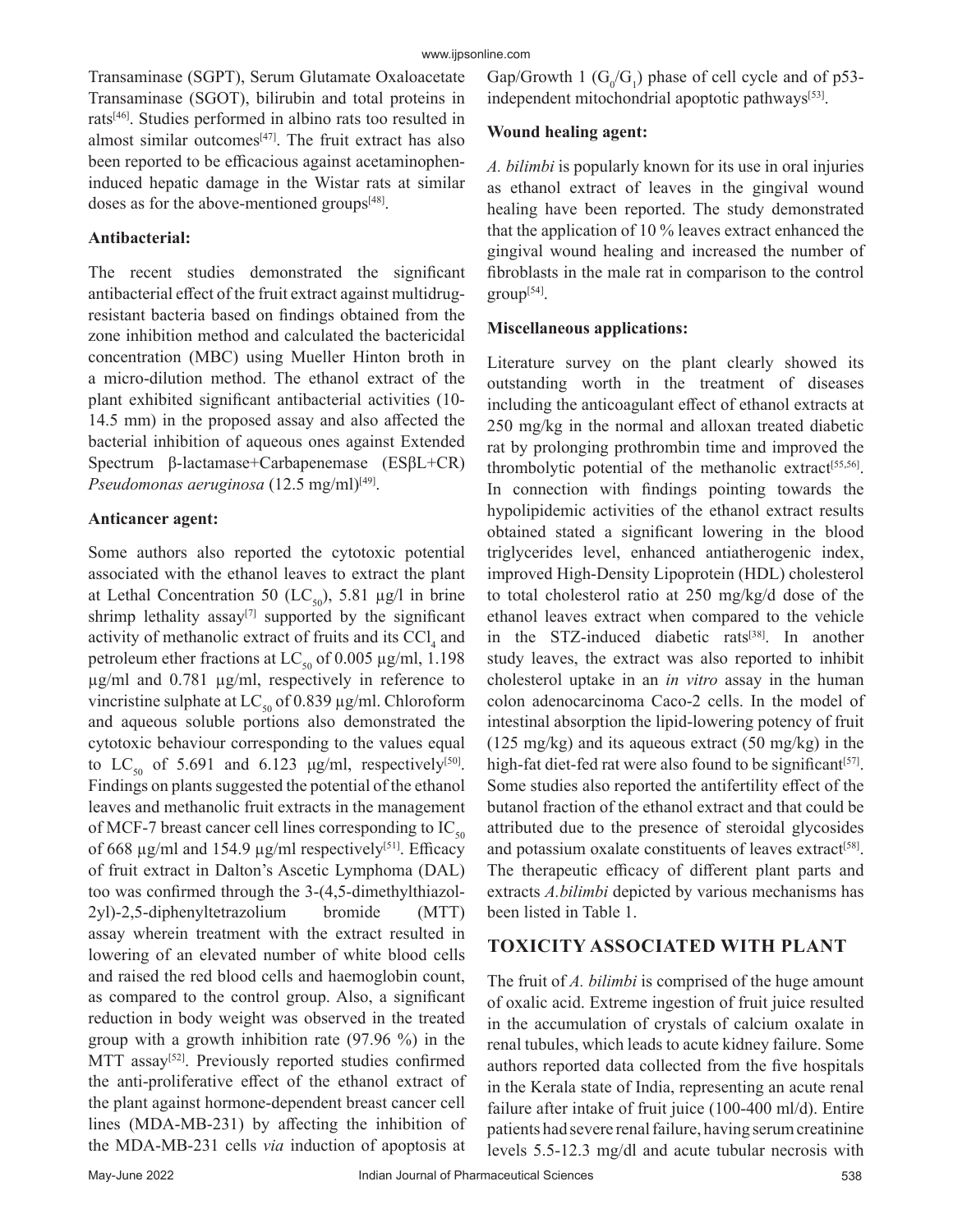calcium oxalate crystals observed *via* kidney biopsy. Out of 10 patients, 7 needed haemodialysis, but luckily all improved to normal condition after 2-6 w of treatments[59]. Other researchers also reported two cases of acute nephropathy with oxalate crystals deposition in the renal tubules after consuming fruit juice $[60]$ .

# **NANO-FORMULATIONS**

Currently, nanotechnologies are the most active disciplines of research in the modern science where plants and its phytoconstituents found an imperious use in the nana-particles synthesis as shown in fig.  $5^{[61]}$ .

# **TABLE 1: THERAPEUTIC EFFICACY OF DIFFERENT PLANT PARTS AND EXTRACTS** *A. bilimbi* **DEPICTED BY VARIOUS MECHANISMS**

| Plant part extract                                  | Animal model/Assay                                 | Mechanism                                                                       | Therapeutic role                      | <b>References</b> |
|-----------------------------------------------------|----------------------------------------------------|---------------------------------------------------------------------------------|---------------------------------------|-------------------|
| Leaves ethanolic<br>extract                         | Albino mice model                                  | Reduced<br>malonaldehyde level                                                  | Photo protective                      | $[29]$            |
| Leaves methanolic<br>extract                        | DPPH assay                                         | Free radical scavengers                                                         | Antioxidant                           | $[28]$            |
| Leaves ethyl acetate,<br>hexane, butanol<br>extract | Male Sprague Dawley<br>rat model                   | Enhance glucose<br>tolerance and improve<br>insulin secretion                   | Hypoglycaemic                         | $[36]$            |
| Leaves ethanolic<br>extract                         | STZ-induced diabetic<br>rat model                  | Lower triglycerides<br>level and blood glucose<br>level                         | Hypolipidemic and<br>hypoglycaemic    | $[38]$            |
| Fruit extract                                       | Acetic acid treated<br>Wistar rat                  | Reduce IL-1b. IL-6,<br>$TNF$ -a level                                           | Anti-ulcerative colitis<br>activities | $[42]$            |
| Leaves and fruits<br>aqueous extract                | In vitro isolated organ<br>model                   | Reduction in<br>contractility of nor<br>epinephrine induced<br>guinea pig atria | Antihypertensive                      | $[43]$            |
| Leaves methanolic<br>extract                        | Acetic acid induced<br>pain in mice                | Altered inflammatory<br>mediators                                               | Anti-inflammatory                     | $[45]$            |
| Leaves methanolic<br>extract                        | $CClA$ induced<br>hepatotoxicity in Wistar<br>rats | Modification in liver<br>biomarker like SGPT,<br>ALT etc.                       | Hepatoprotective                      | $[46]$            |
| Fruits methanolic<br>extract                        | MTT assay/DAL in mice<br>model                     | Decrease WBC count<br>and increase RBC and<br>haemoglobin level                 | Anticancer                            | $[52]$            |





**Zinc oxide nanoparticles** 

**Fig. 5: Nano-formulations reported so far of the** *A. bilimbi*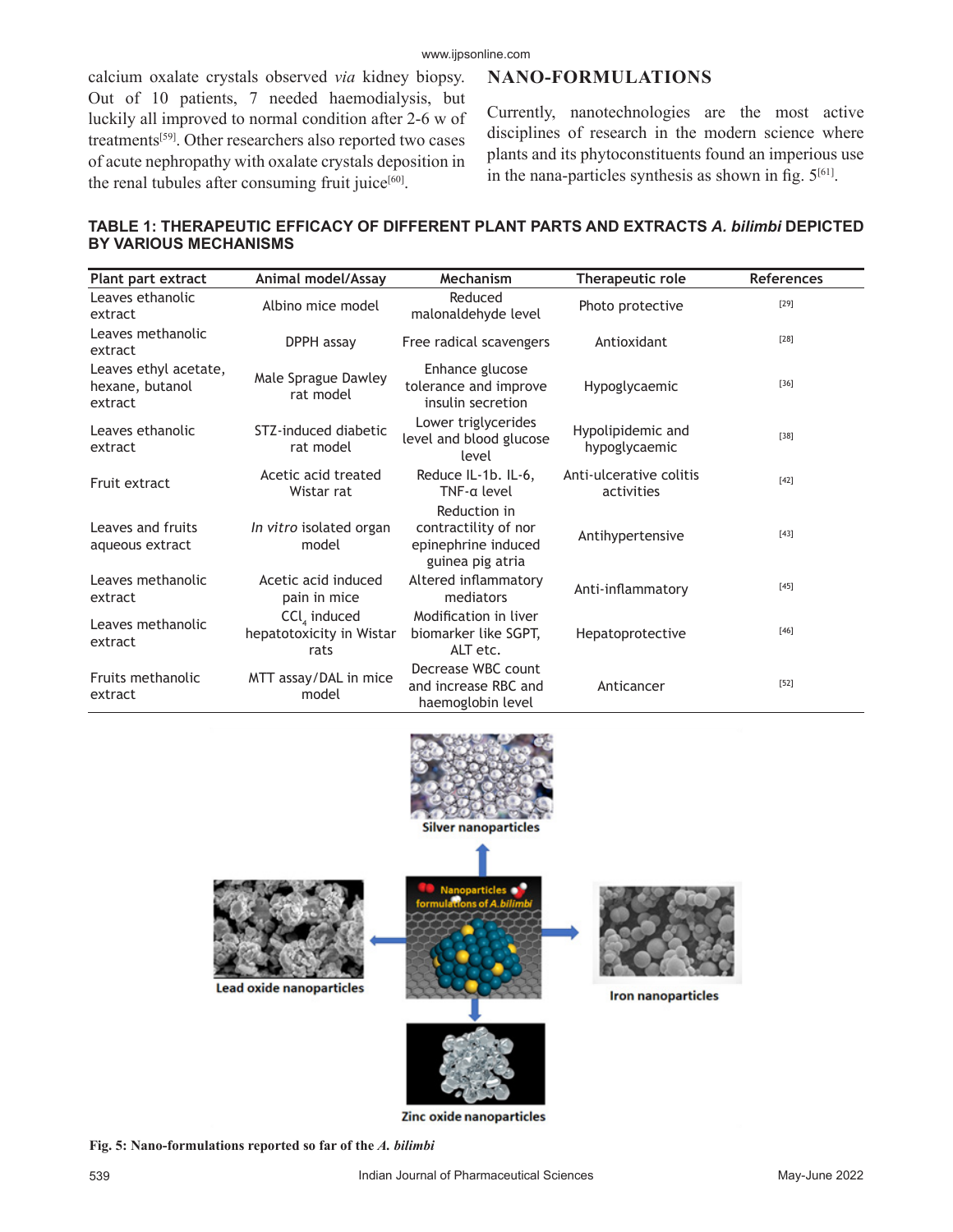### **Silver nanoparticles:**

# **CONCLUSION**

The silver nanoparticles of leaf extract have been prepared by adding 5 ml of leaf extract drop wise into the 95 ml aqueous solution of Silver Nitrate  $(AgNO<sub>3</sub>)$  with stirring at 50°-60° continuously and formation of nanoparticles has been confirmed through change in colour from white to reddish brown due to surface plasmon resonance. The prepared nanoparticles exhibited potent antibacterial activities against *Escherichia coli, Staphylococcus aureus, Pseudomonas aeruginosa* and *Klebsiella pneumoniae*  confirmed through agar well diffusion method and MIC method $[62]$ . Another study also reported the one-way green synthesis of silver and gold nanoparticles of the *A. bilimbi* fruit extract<sup>[63]</sup>.

### **Iron nanoparticles:**

The iron nanoparticles have been prepared using Iron (III) Chloride Hexahydrate (FeCl<sub>3</sub>.6H<sub>2</sub>O), Iron (II) Sulphate Heptahydrate ( $\text{FeSO}_4$ .7H<sub>2</sub>O) and plant extract. FeCl<sub>3</sub>.6H<sub>2</sub>O and FeSO<sub>4</sub>.7H<sub>2</sub>O were prepared and mixed in a beaker in the ratio of 2:1 using magnetic stirrer and then 5 ml plant extract was added and mixed for 1 h and nano-particle formation was confirmed by the change in colour to dark green or black. The prepared nanoparticles showed potent antioxidant properties confirmed through DPPH assay<sup>[64]</sup>.

### **Zinc oxide nanoparticles:**

Recently, Zinc Oxide (ZnO) nanoparticles of the fruit extract of *A. bilimbi* were prepared with the coprecipitation method, using zinc acetate dihydrate as a precursor. In this preparation, fruit extract was used as a capping and reducing agent. The formation of nanoparticles was confirmed with the help of UVspectroscopy and X-ray diffraction techniques while size and shape were confirmed with electron microscopy $[65]$ .

### **Lead oxide nanoparticles:**

The lead oxide nanoparticles of the fruit aqueous extract have been prepared by adding lead nitrate to it at room temperature in the dark and incubated for 24 h. The biological method has been used for the synthesis purpose as chemical methods led to the production of toxic compounds. The formation of nanoparticles has been confirmed by Scanning Electron Microscopy (SEM), X-ray spectroscopy, Fourier Transform Infrared Spectroscopy (FTIR), etc. These are eco-friendly, lowcost and non-pollutant<sup>[66]</sup>.

Many research articles evolved on *A. bilimbi* showed that it contains enormous pharmacological properties. A variety of phytoconstituents present in it showed several medicinal actions. Many other types of research on biological evaluation and isolation of phytoconstituents from *A. bilimbi* need to explore that may be useful for improving human health in the coming days.

### **Conflict of interests:**

The authors declared no conflicts of interest.

# **REFERENCES**

- 1. Quattrocchi U. CRC world dictionary of medicinal and poisonous plants: Common names, scientific names, eponyms, synonyms and etymology. CRC press; 2012.
- 2. Suluvoy JK, Grace VB. [Phytochemical profile and free radical](https://link.springer.com/article/10.1007/s13205-017-0678-9) [nitric oxide \(NO\) scavenging activity of](https://link.springer.com/article/10.1007/s13205-017-0678-9) *Averrhoa bilimbi* L. [fruit extract](https://link.springer.com/article/10.1007/s13205-017-0678-9). Biotech 2017;7(1):85.
- 3. Alhassan AM, Ahmed QU. *Averrhoa bilimbi* [Linn. A review of](https://www.jpbsonline.org/article.asp?issn=0975-7406;year=2016;volume=8;issue=4;spage=265;epage=271;aulast=Alhassan) [its ethnomedicinal uses, phytochemistry and pharmacology.](https://www.jpbsonline.org/article.asp?issn=0975-7406;year=2016;volume=8;issue=4;spage=265;epage=271;aulast=Alhassan) J Pharm Bioallied Sci 2016;8(4):265.
- 4. Orwa C, Mutua A, Kindt R, Jamnadass R, Anthony S. Agroforestree Database: A tree reference and selection guide. Version 4; 2009.
- 5. Mulyati S, Pramesthy FA, Meutia F, Rinaldi A, Siregar SM, Muchtar S. [Effects of temperature and duration of drying on](https://iopscience.iop.org/article/10.1088/1757-899X/523/1/012025/meta) [the quality of powdered asam sunti](https://iopscience.iop.org/article/10.1088/1757-899X/523/1/012025/meta). IOP Conf Ser: Mater Sci Eng 2019;523(1):012025.
- 6. Kumar KA, Gousia SK, Anupama MA, Latha JN. [A review on](https://www.researchgate.net/profile/Jeevigunta-Naveena-Lavanya-Latha/publication/322701172_A_review_on_phytochemical_constituents_and_biological_assays_of_Averrhoa_bilimbi/links/5a6a989aaca2725b1c1bd0ce/A-review-on-phytochemical-constituents-and-biologica) [phytochemical constituents and biological assays of](https://www.researchgate.net/profile/Jeevigunta-Naveena-Lavanya-Latha/publication/322701172_A_review_on_phytochemical_constituents_and_biological_assays_of_Averrhoa_bilimbi/links/5a6a989aaca2725b1c1bd0ce/A-review-on-phytochemical-constituents-and-biologica) *Averrhoa [bilimbi](https://www.researchgate.net/profile/Jeevigunta-Naveena-Lavanya-Latha/publication/322701172_A_review_on_phytochemical_constituents_and_biological_assays_of_Averrhoa_bilimbi/links/5a6a989aaca2725b1c1bd0ce/A-review-on-phytochemical-constituents-and-biologica)*. Int J Pharm Pharm Sci Res 2013;3(4):136-9.
- 7. Karon B, Ibrahim M, Mahmood A, Huq A, Chowdhury MMU, Hossain A, *et al.* [Preliminary antimicrobial, cytotoxic and](https://www.researchgate.net/publication/228441345_Preliminary_Antimicrobial_Cytotoxic_and_Chemical_Investigations_of_Averrhoa_bilimbi_Linn_and_Zizyphus_mauritiana_Lam) [chemical investigations of](https://www.researchgate.net/publication/228441345_Preliminary_Antimicrobial_Cytotoxic_and_Chemical_Investigations_of_Averrhoa_bilimbi_Linn_and_Zizyphus_mauritiana_Lam) *Averrhoa bilimbi* Linn. and *Zizyphus [mauritiana](https://www.researchgate.net/publication/228441345_Preliminary_Antimicrobial_Cytotoxic_and_Chemical_Investigations_of_Averrhoa_bilimbi_Linn_and_Zizyphus_mauritiana_Lam)* Lam. Bangladesh Pharm J 2011;14(2):127-31.
- 8. Das SC, Sultana S, Roy S, Hasan SS. [Antibacterial and](https://www.researchgate.net/publication/261912814_Antibacterial_and_cytotoxic_activities_of_methanolic_extracts_of_leaf_and_fruit_parts_of_the_plant_Averrhoa_bilimbi_Oxalidaceae) [cytotoxic activities of methanolic extracts of leaf and fruit](https://www.researchgate.net/publication/261912814_Antibacterial_and_cytotoxic_activities_of_methanolic_extracts_of_leaf_and_fruit_parts_of_the_plant_Averrhoa_bilimbi_Oxalidaceae) [parts of the plant](https://www.researchgate.net/publication/261912814_Antibacterial_and_cytotoxic_activities_of_methanolic_extracts_of_leaf_and_fruit_parts_of_the_plant_Averrhoa_bilimbi_Oxalidaceae) *Averrhoa bilimbi* (Oxalidaceae). Am J Sci Ind Res 2011;2(4):531-6.
- 9. Nazmul MH, Salmah I, Syahid A, Mahmood AA. *[In vitro](https://www.researchgate.net/publication/216569838_In-vitro_screening_of_antifungal_activity_of_plants_in_Malaysia)* [screening of antifungal activity of plants in Malaysia. Biomed](https://www.researchgate.net/publication/216569838_In-vitro_screening_of_antifungal_activity_of_plants_in_Malaysia) [Res 2011;22\(1\):28-30.](https://www.researchgate.net/publication/216569838_In-vitro_screening_of_antifungal_activity_of_plants_in_Malaysia)
- 10. Patel DK, Prasad SK, Kumar R, Hemalatha S. [An overview on](https://www.sciencedirect.com/science/article/abs/pii/S222116911260032X?via%3Dihub) [antidiabetic medicinal plants having insulin mimetic property](https://www.sciencedirect.com/science/article/abs/pii/S222116911260032X?via%3Dihub). Asian Pac J Trop Biomed 2012;2(4):320-30.
- 11. Chowdhury SS, Uddin GM, Mumtahana N, Hossain M, Hasan SR. *In vitro* [antioxidant and cytotoxic potential of](https://ijpsr.com/bft-article/in-vitro-antioxidant-and-cytotoxic-potential-of-hydromethanolic-extract-of-averrhoa-bilimbi-l-fruits/) [hydromethanolic extract of](https://ijpsr.com/bft-article/in-vitro-antioxidant-and-cytotoxic-potential-of-hydromethanolic-extract-of-averrhoa-bilimbi-l-fruits/) *Averrhoa bilimbi* L. fruits. Int J Pharm Sci Res 2012;3(7):2263.
- 12. Pirante AP, Garcia CG, Caliwliw CM, Mangapot JJ. [The](https://www.paressu.org/online/index.php/pjnss/article/view/205) feasibility of *bilimbi* (*Averrhoa bilimbi*[\) fruit and oregano](https://www.paressu.org/online/index.php/pjnss/article/view/205) (*Origanum vulgare*[\) leaf extract as a potential facial](https://www.paressu.org/online/index.php/pjnss/article/view/205) [moisturizer.](https://www.paressu.org/online/index.php/pjnss/article/view/205) Philipp J Nat Soc Sci 2019;3(1).
- 13. Lima VL, Melo ED, Santos Lima LD. [Physicochemical](https://www.scielo.br/j/rbf/a/sRYBBRLVKTbJhCHsczDnsfH/?lang=en) [characteristics of](https://www.scielo.br/j/rbf/a/sRYBBRLVKTbJhCHsczDnsfH/?lang=en) *bilimbi* (*Averrhoa bilimbi* L.). Rev Bras Frutic 2001;23:421-3.
- 14. Ganders FR. [The biology of heterostyly](https://www.tandfonline.com/doi/abs/10.1080/0028825X.1979.10432574). N Z J Bot 1979;17(4):607-35.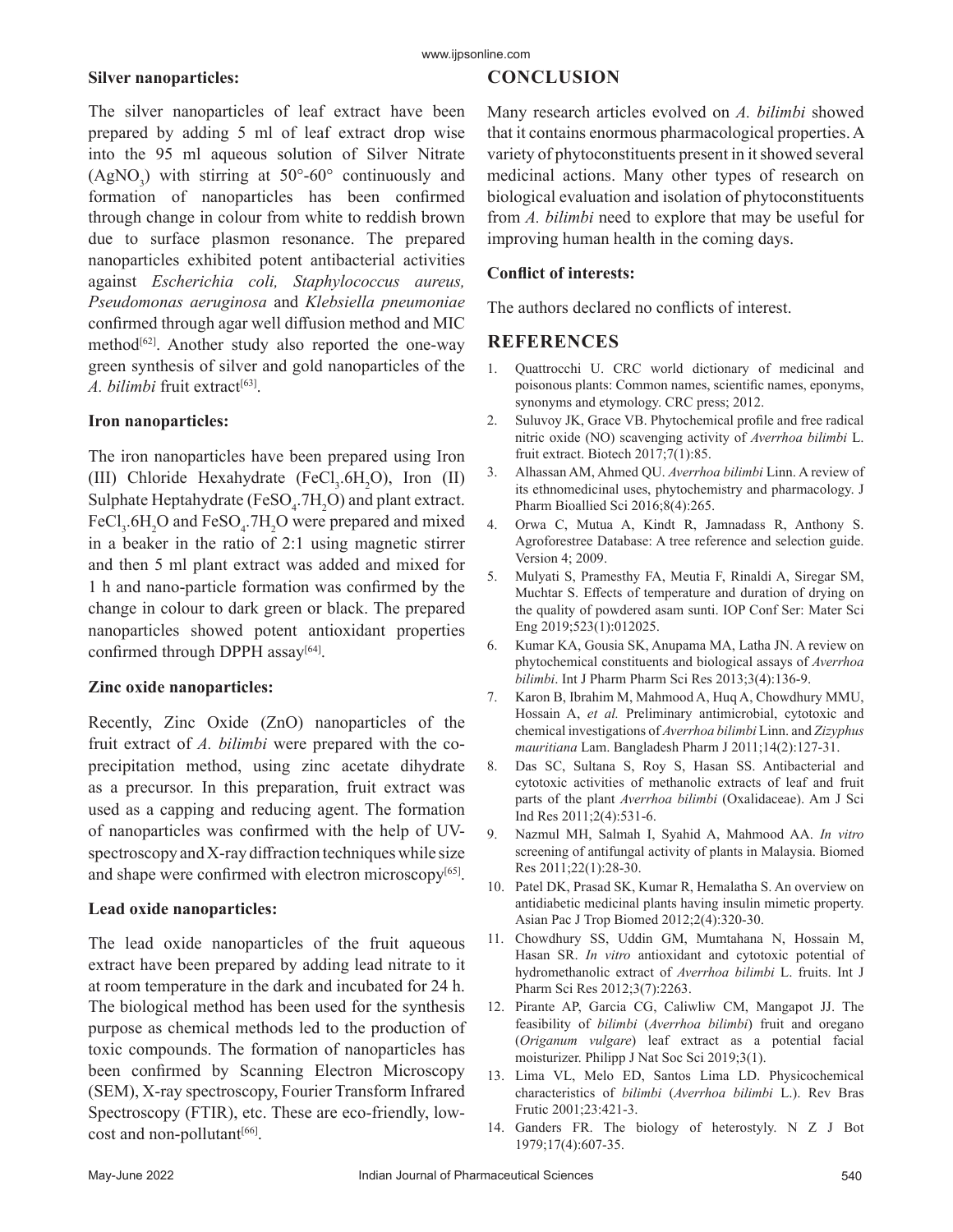- 15. Goh S, Chuah C, Mok J, Soepadmo E. Malaysian medicinal plants for the treatment of cardiovascular diseases. Pelanduk Publication Sdn. Malaysia; 1995.
- 16. Alsarhan A, Sultana N, Kadir M, Aburjai T. [Ethnopharmacological survey of medicinal plants in Malaysia,](https://scialert.net/abstract/?doi=ijp.2012.679.686)  [the Kangkar Pulai region.](https://scialert.net/abstract/?doi=ijp.2012.679.686) Int J Pharmacol 2012;8(8):679-86.
- 17. Ong HC, Nordiana M. [Malay ethno-medico botany in](https://www.sciencedirect.com/science/article/abs/pii/S0367326X99000775)  [Machang, Kelantan, Malaysia.](https://www.sciencedirect.com/science/article/abs/pii/S0367326X99000775) Fitoterapia 1999;70(5):502-13.
- 18. Zulhaimi HI, Rosli IR, Kasim KF, Akmal HM, Nuradibah MA, Sam ST. [A comparative study of](https://aip.scitation.org/doi/abs/10.1063/1.5002372) *Averrhoa bilimbi* extraction [method.](https://aip.scitation.org/doi/abs/10.1063/1.5002372) AIP Conf Proc 2017;26(1):020178.
- 19. Ambili S, Subramoniam A, Nagarajan NS. [Studies on the](https://www.thieme-connect.de/products/ejournals/abstract/10.1055/s-0028-1088361)  [antihyperlipidemic properties of](https://www.thieme-connect.de/products/ejournals/abstract/10.1055/s-0028-1088361) *Averrhoa bilimbi* fruit in rats. Planta Med 2009;75(01):55-8.
- 20. Eidi A, Eidi M, Sokhteh M. [Effect of fenugreek \(](https://www.sciencedirect.com/science/article/abs/pii/S0271531707002187)*Trigonella foenum-graecum* [L\) seeds on serum parameters in normal](https://www.sciencedirect.com/science/article/abs/pii/S0271531707002187)  [and streptozotocin-induced diabetic rats.](https://www.sciencedirect.com/science/article/abs/pii/S0271531707002187) Nutr Res 2007;27(11):728-33.
- 21. Uddin MM, Shahriar M. [Phytochemical screenings,](https://www.researchgate.net/publication/259311189_Phytochemical_screenings_thrombolytic_activity_and_antimicrobial_properties_of_the_bark_extracts_of_Averrhoa_bilimbi)  [thrombolytic activity and antimicrobial properties of the bark](https://www.researchgate.net/publication/259311189_Phytochemical_screenings_thrombolytic_activity_and_antimicrobial_properties_of_the_bark_extracts_of_Averrhoa_bilimbi)  extracts of *[Averrhoa bilimbi](https://www.researchgate.net/publication/259311189_Phytochemical_screenings_thrombolytic_activity_and_antimicrobial_properties_of_the_bark_extracts_of_Averrhoa_bilimbi)*. J Appl Pharm Sci 2013;3(03):94- 6.
- 22. Gunawan CA, Paano A. [Structure elucidation of two new](https://www.dlsu.edu.ph/wp-content/uploads/pdf/conferences/research-congress-proceedings/2013/FNH/FNH-I-008.pdf)  [phytol derivatives, a new phenolic compound and other](https://www.dlsu.edu.ph/wp-content/uploads/pdf/conferences/research-congress-proceedings/2013/FNH/FNH-I-008.pdf)  metabolites of *[Averrhoa bilimbi](https://www.dlsu.edu.ph/wp-content/uploads/pdf/conferences/research-congress-proceedings/2013/FNH/FNH-I-008.pdf)*. Res Congr 2013:7-9.
- 23. Auw L, Subehan, Sukrasno, Kadota S, Tezuka Y. [Constituents](https://journals.sagepub.com/doi/abs/10.1177/1934578X1501000116)  [of Indonesian medicinal plant](https://journals.sagepub.com/doi/abs/10.1177/1934578X1501000116) *Averrhoa bilimbi* and their [cytochrome P450 3A4 and 2D6 inhibitory activities.](https://journals.sagepub.com/doi/abs/10.1177/1934578X1501000116) Nat Prod Commun 2015;10(1):1934578X1501000116.
- 24. Hasanuzzaman M, Ali MR, Hossain M, Kuri S, Islam MS. [Evaluation of total phenolic content, free radical scavenging](https://www.banglajol.info/index.php/ICPJ/article/view/14058)  [activity and phytochemical screening of different extracts of](https://www.banglajol.info/index.php/ICPJ/article/view/14058)  *[Averrhoa bilimbi](https://www.banglajol.info/index.php/ICPJ/article/view/14058)* (fruits). Int Curr Pharm J 2013;2(4):92-6.
- 25. Patil AG, Koli SP, Patil DA. [Pharmcognostical standardization](https://www.sciencedirect.com/science/article/pii/S097469431200031X)  [and HPTLC fingerprint of](https://www.sciencedirect.com/science/article/pii/S097469431200031X) *Averrhoa bilimbi* (L.) fruits. J Pharm Res 2013;6(1):145-50.
- 26. Wong KC, Wong SN. [Volatile constituents of](https://www.tandfonline.com/doi/abs/10.1080/10412905.1995.9700533) *Averrhoa bilimbi* [L. fruit](https://www.tandfonline.com/doi/abs/10.1080/10412905.1995.9700533). J Essent Oil Res 1995;7(6):691-3.
- 27. Pino JA, Marbot R, Bello A. [Volatile components of](https://www.tandfonline.com/doi/abs/10.1080/10412905.2004.9698710?journalCode=tjeo20)  *Averrhoa bilimbi* [L. fruit grown in Cuba.](https://www.tandfonline.com/doi/abs/10.1080/10412905.2004.9698710?journalCode=tjeo20) J Essent Oil Res 2004;16(3):241-2.
- 28. Abas F, Lajis NH, Israf DA, Khozirah S, Kalsom YU. [Antioxidant and nitric oxide inhibition activities of selected](https://www.sciencedirect.com/science/article/abs/pii/S0308814605001226)  [Malay traditional vegetables](https://www.sciencedirect.com/science/article/abs/pii/S0308814605001226). Food Chem 2006;95(4):566-73.
- 29. Agena PL, Albay CJ, Apusen CL, Arago MR, Catapang JC, Siapco RL. [Topical administration of](http://research.lpubatangas.edu.ph/wp-content/uploads/2014/10/STETH-6.3.pdf) *Averrhoa bilimbi* Linn. [leaves crude extract prevents UVB-induced oxidative damage](http://research.lpubatangas.edu.ph/wp-content/uploads/2014/10/STETH-6.3.pdf)  [in albino mice](http://research.lpubatangas.edu.ph/wp-content/uploads/2014/10/STETH-6.3.pdf). J Steth 2012;6:29-41.
- 30. Asna AN, Noriham A. [Antioxidant activity and bioactive](http://mjas.analis.com.my/wp-content/uploads/2018/11/Noriham.pdf)  [components of Oxalidaceae fruit extracts.](http://mjas.analis.com.my/wp-content/uploads/2018/11/Noriham.pdf) Malays J Anal Sci 2014;18(1):116-26.
- 31. Ahmed QU, Alhassan AM, Khatib A, Shah SA, Hasan MM, Sarian MN. [Antiradical and xanthine oxidase inhibitory](https://www.mdpi.com/2076-3921/7/10/137)  [activity evaluations of](https://www.mdpi.com/2076-3921/7/10/137) *Averrhoa bilimbi* L. leaves and tentative [identification of bioactive constituents through LC-QTOF-](https://www.mdpi.com/2076-3921/7/10/137)[MS/MS and molecular docking approach](https://www.mdpi.com/2076-3921/7/10/137). Antioxidants 2018;7(10):137.
- 32. Mackeen MM, Ali AM, El-Sharkawy SH, Manap MY, Salleh KM, Lajis NH, *et al.* [Antimicrobial and cytotoxic properties](https://www.tandfonline.com/doi/abs/10.1076/phbi.35.3.174.13294)  [of some Malaysian traditional vegetables \(ulam\)](https://www.tandfonline.com/doi/abs/10.1076/phbi.35.3.174.13294). Int J Pharmacogn 1997;35(3):174-8.
- 33. Zakaria ZA, Zaiton H, Henie EF, Jais AM, Zainuddin EN. *[In](https://www.medwelljournals.com/abstract/?doi=ijtmed.2007.96.100#:~:text=The results obtained demonstrated the,against the Gram%2Dpositive S.)  vitro* [antibacterial activity of](https://www.medwelljournals.com/abstract/?doi=ijtmed.2007.96.100#:~:text=The results obtained demonstrated the,against the Gram%2Dpositive S.) *Averrhoa bilimbi* L. leaves and

[fruits extracts](https://www.medwelljournals.com/abstract/?doi=ijtmed.2007.96.100#:~:text=The results obtained demonstrated the,against the Gram%2Dpositive S.). Int J Trop Med 2007;2(3):96-100.

- 34. Norhana MW, Poole SE, Deeth HC, Dykes GA. [Effects of](https://www.sciencedirect.com/science/article/abs/pii/S0168160509004905?via%3Dihub) *bilimbi* (*Averrhoa bilimbi* L.) and tamarind (*[Tamarindus indica](https://www.sciencedirect.com/science/article/abs/pii/S0168160509004905?via%3Dihub)* L.) juice on *[Listeria monocytogenes](https://www.sciencedirect.com/science/article/abs/pii/S0168160509004905?via%3Dihub)* Scott A and *Salmonella Typhimurium* [ATCC 14028 and the sensory properties of raw](https://www.sciencedirect.com/science/article/abs/pii/S0168160509004905?via%3Dihub) [shrimps.](https://www.sciencedirect.com/science/article/abs/pii/S0168160509004905?via%3Dihub) Int J Food Microbiol 2009;136(1):88-94.
- 35. Mohamad S, Zin NM, Wahab HA, Ibrahim P, Sulaiman SF, Zahariluddin AS, *et al.* [Antituberculosis potential of some](https://www.sciencedirect.com/science/article/abs/pii/S0378874110008226?via%3Dihub) [ethnobotanically selected Malaysian plants.](https://www.sciencedirect.com/science/article/abs/pii/S0378874110008226?via%3Dihub) J Ethnopharmacol 2011;133(3):1021-6.
- 36. Pushparaj PN, Tan BK, Tan CH. [The mechanism of](https://www.sciencedirect.com/science/article/abs/pii/S0024320501014230?via%3Dihub) [hypoglycemic action of the semi-purified fractions of](https://www.sciencedirect.com/science/article/abs/pii/S0024320501014230?via%3Dihub) *Averrhoa bilimbi* [in streptozotocin-diabetic rats](https://www.sciencedirect.com/science/article/abs/pii/S0024320501014230?via%3Dihub). Life Sci 2001;70(5):535-47.
- 37. Tan BK, Tan CH, Pushparaj PN. [Anti–diabetic activity of](https://www.sciencedirect.com/science/article/abs/pii/S0024320505000743?via%3Dihub) [the semi–purified fractions of](https://www.sciencedirect.com/science/article/abs/pii/S0024320505000743?via%3Dihub) *Averrhoa bilimbi* in high [fat diet fed–streptozotocin–induced diabetic rats](https://www.sciencedirect.com/science/article/abs/pii/S0024320505000743?via%3Dihub). Life Sci 2005;76(24):2827-39.
- 38. Pushparaj P, Tan C, Tan B. Effects of *[Averrhoa bilimbi](https://www.sciencedirect.com/science/article/abs/pii/S0378874100002002?via%3Dihub)* leaf [extract on blood glucose and lipids in streptozotocin-diabetic](https://www.sciencedirect.com/science/article/abs/pii/S0378874100002002?via%3Dihub) [rats](https://www.sciencedirect.com/science/article/abs/pii/S0378874100002002?via%3Dihub). J Ethnopharmacol 2000;72(1-2):69-76.
- 39. Lawag IL, Aguinaldo AM, Naheed S, Mosihuzzaman M. [α-Glucosidase inhibitory activity of selected Philippine plants](https://www.sciencedirect.com/science/article/abs/pii/S0378874112005442?via%3Dihub). J Ethnopharmacol 2012;144(1):217-9.
- 40. Pan S. Natural products and insulin signalling: Uniwien; 2011.
- 41. Kurup SB, Mini S. *[Averrhoa bilimbi](https://www.sciencedirect.com/science/article/pii/S1021949816300886?via%3Dihub)* fruits attenuate [hyperglycemia-mediated oxidative stress in streptozotocin](https://www.sciencedirect.com/science/article/pii/S1021949816300886?via%3Dihub)[induced diabetic rats.](https://www.sciencedirect.com/science/article/pii/S1021949816300886?via%3Dihub) J Food Drug Anal 2017;25(2):360-8.
- 42. Suluvoy JK, Sakthivel KM, Guruvayoorappan C, Grace VB. [Protective effect of](https://www.sciencedirect.com/science/article/abs/pii/S0753332216329390?via%3Dihub) *Averrhoa bilimbi* L. fruit extract on [ulcerative colitis in wistar rats](https://www.sciencedirect.com/science/article/abs/pii/S0753332216329390?via%3Dihub) *via* regulation of inflammatory [mediators and cytokines](https://www.sciencedirect.com/science/article/abs/pii/S0753332216329390?via%3Dihub). Biomed Pharmacother 2017;91:1113- 21.
- 43. Bipat R, Toelsie J, Joemmanbaks R, Gummels J, Klaverweide J, Jhanjan N, *et al.* [Effects of plants popularly used against](https://www.researchgate.net/publication/237064737_Effects_of_plants_popularly_used_against_hypertension_on_norepinephrine-stimulated_guinea_pig_atria) [hypertension on norepinephrine-stimulated guinea pig atria](https://www.researchgate.net/publication/237064737_Effects_of_plants_popularly_used_against_hypertension_on_norepinephrine-stimulated_guinea_pig_atria). Pharmacogn Mag 2008;4(13):12.
- 44. Winarti C, Marwati T. Effect of *bilimbi* leaf extracts on decrease blood pressure. J Pascapanen 2009;6:54-61.
- 45. Miraj AJ, Kabir A, Mamun Y, Akhter S, Ahammed MS, Sultana S, *et al.* Evaluation of the analgesic and anti-inflammatory activities of methanolic extracts of the leaves of *Averrhoa bilimbi* leaves. Discovery Phytomedicine 2019;6(1):12.
- 46. Nagmoti DM, Yeshwante SB, Wankhede SS, Juvekar AR. [Hepatoprotective effect of](https://www.researchgate.net/publication/265401741_Hepatoprotective_effect_of_Averrhoa_bilimbi_linn_against_carbon_tetrachloride_induced_hepatic_damage_in_rats) *Averrhoa bilimbi* Linn. against [carbon tetrachloride induced hepatic damage in rats](https://www.researchgate.net/publication/265401741_Hepatoprotective_effect_of_Averrhoa_bilimbi_linn_against_carbon_tetrachloride_induced_hepatic_damage_in_rats). Pharmacologyonline 2010;3:1-6.
- 47. Tupe P, Nagmoti D, Sakat S, Juvekar A. Hepatoprotective effect of *Averrhoa bilimbi* Linn. methanol extract on carbon tetrachloride induced liver damage in albino rats. Planta Med 2010;76(12):SL\_59.
- 48. Thamizh SN, Santhi PS, Sanjayakumar YR, Venugopalan TN, Vasanthakumar KG, Swamy GK. [Hepatoprotective activity of](https://www.cabdirect.org/globalhealth/abstract/20153084509) *Averrhoa bilimbi*[fruit in acetaminophen induced hepatotoxicity](https://www.cabdirect.org/globalhealth/abstract/20153084509) [in Wistar albino rats.](https://www.cabdirect.org/globalhealth/abstract/20153084509) J Chem Pharm Res 2015;7(1):535-40.
- 49. Prastiyanto ME, Wardoyo FA, Wilson W, Darmawati S. Antibacterial activity of various extracts of *Averrhoa bilimbi* against multidrug resistant bacteria. Int J Biol Educ 2020;12(2):163-8.
- 50. Ali MR, Hossain M, Runa JF, Hasanuzzaman M. [Preliminary](https://www.banglajol.info/index.php/ICPJ/article/view/13634) [cytotoxic activity of different extracts of](https://www.banglajol.info/index.php/ICPJ/article/view/13634) *Averrhoa bilimbi* [\(fruits\)](https://www.banglajol.info/index.php/ICPJ/article/view/13634). Int Curr Pharm J 2013;2(3):83-4.